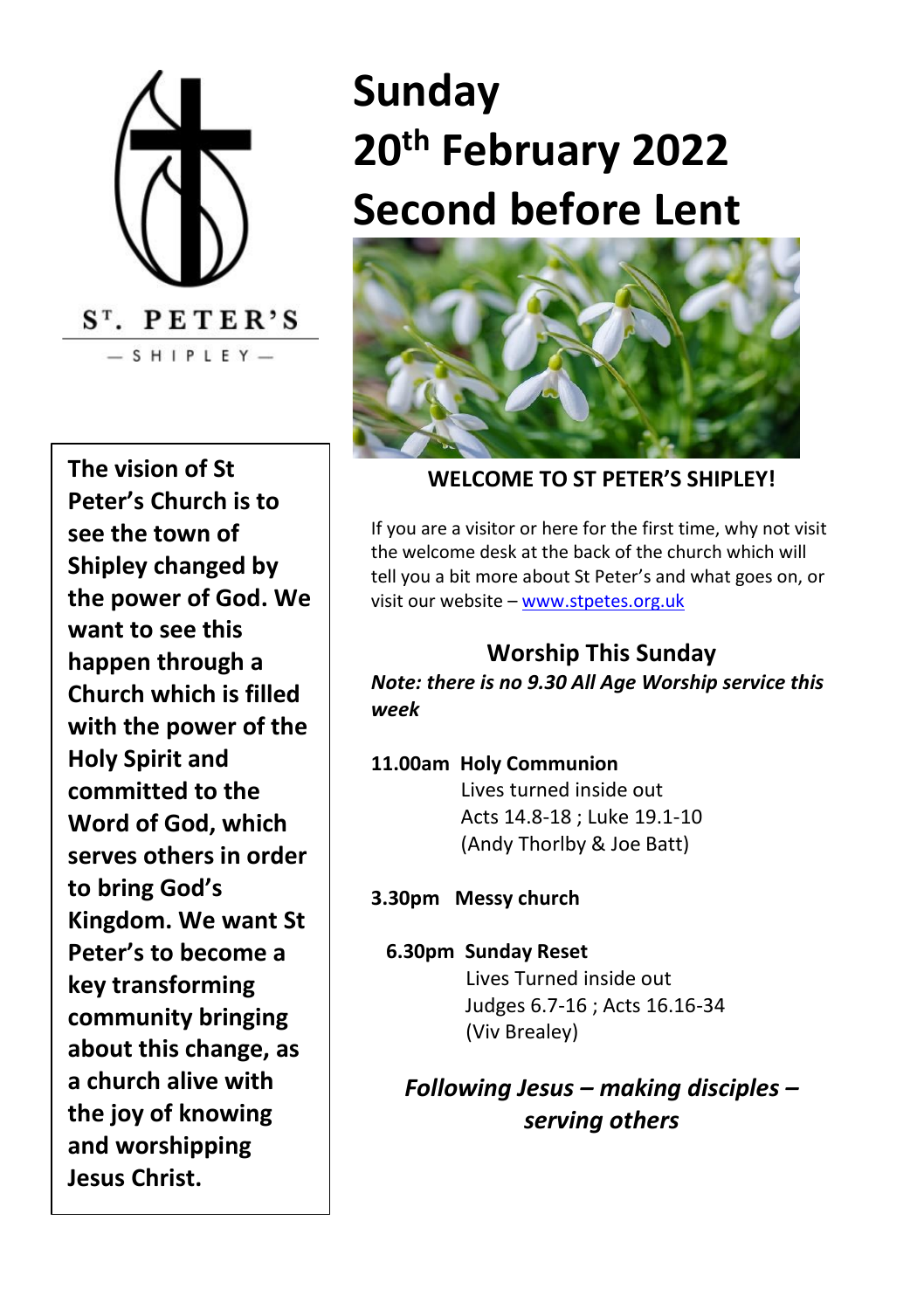**For the time being, please contact the Church Office by email [\(office@stpetes.org.uk\)](mailto:office@stpetes.org.uk) if at all possible until we are able to replace our administrator, following Judith's retirement. In the meantime, we will endeavour to open the office as often as possible Mon-Fri mornings and messages may be left on the answerphone at (01274) 400381. We will respond as quickly as we are able but please bear with us in the meantime! For pastoral emergencies, please contact the Vicarage directly on 01274 584488. Shipley Neighbours can be contacted on 07848 413941 or email [info@shipleyneighbours.org.uk.](mailto:info@shipleyneighbours.org.uk)**

| This week: $21^{st}$ - $27^{th}$ February 2022 |                          |               |  |  |  |
|------------------------------------------------|--------------------------|---------------|--|--|--|
| Monday                                         | 9.00am Morning Prayer    | Facebook live |  |  |  |
| Wednesday                                      | 9.00am Morning prayer    | Facebook live |  |  |  |
| Thursday                                       | 2.00pm Active Seniors    | Lounge        |  |  |  |
| Friday                                         | 9.00am Morning prayer    | Facebook live |  |  |  |
| Saturday                                       | 10.00am Informal prayers | Zoom          |  |  |  |
| Sunday                                         | 9.30am All Age Worship   | Church        |  |  |  |
| 27 <sup>th</sup>                               | 11.00am Morning Worship  | Church        |  |  |  |
| February                                       | 6.30pm Holy Communion    | Church        |  |  |  |

## **Daily Readings**

Online daily prayers are available on Monday, Wednesday and Friday this week. The set readings for the week are as follows. You can find liturgy for prayers for the week on our websit[e here.](https://stpetes.org.uk/)

|  |  | $21^{st}$ - 26 <sup>th</sup> February 2022 |  |
|--|--|--------------------------------------------|--|
|--|--|--------------------------------------------|--|

| Monday                                         | Tuesday                                          | Wednesday                                  | Thursday                                       | Friday                                 | Saturday                       |
|------------------------------------------------|--------------------------------------------------|--------------------------------------------|------------------------------------------------|----------------------------------------|--------------------------------|
| <b>Morning Prayer</b>                          |                                                  |                                            |                                                |                                        |                                |
| Psalm 71<br>Gen 29.31-<br>30.24<br>2 Tim 4.1-8 | Psalm 73<br>Gen 31.1-<br>34<br>1 Tim 4.9-<br>end | Psalm 77<br>Gen 31.25 –<br>32.2<br>Titus 1 | Psalm<br>78.1-39<br>Gen 32.3-<br>30<br>Titus 2 | Psalm 55<br>Gen 33.1-<br>17<br>Titus 3 | Psalm 76<br>Gen 35<br>Philemon |
| <b>Evening Prayer</b>                          |                                                  |                                            |                                                |                                        |                                |
| Psalm 72<br>John 19.1-16                       | Psalm 74<br>John 19.17-<br>30                    | Psalm<br>119.81-104<br>John 19.31 -<br>end | Ps.78.40-<br>end<br>John<br>$20.1 - 10$        | Psalm 69<br>John<br>20.11-18           | Psalm 84<br>John 20.19-<br>end |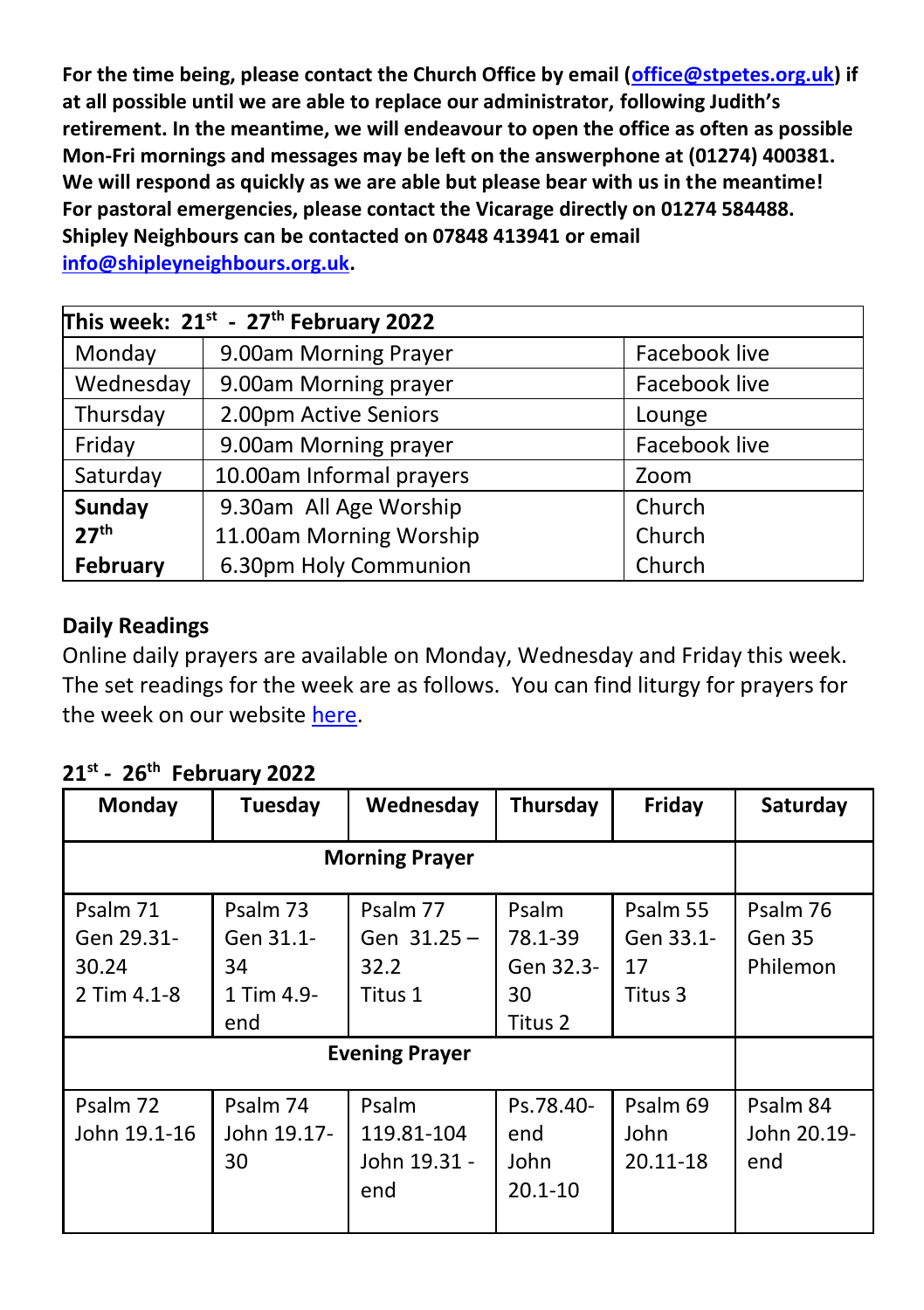#### **NOTICES**

#### **Covid 19 measures**

England has returned to 'Plan A' COVID 19 measures and we give thanks that infection rates are once again coming down to allow this to happen. In line with national government and church guidance, it is no longer mandatory to wear a face covering in church. However, we would encourage you to continue to do so during services if at all possible, as COVID infection rates remain high and it is important we do all we can to take care of each other. Hand sanitising facilities will continue to be available in church and the halls – please make use of these and continue to be sensitive to the feelings and concerns of others around the pandemic.

## **Churchwarden news**

Hazel Wilmshurst will be stepping down as Churchwarden at the Annual Parish Meeting this year. So we all need to be thinking and praying now for a successor to Hazel before nominations open at the start of April. Is this something you could do? Or something you could encourage someone else to consider seriously? The Staff would be very pleased to talk to you informally about it. We will be thanking Hazel formally for her time in the role at the Annual Meeting. We will also have a total of 8 vacancies on the Parochial Church Council to fill at the annual meeting – please be praying about whether God be calling you, or someone you know, to this important role.

## **Annual Parochial Meeting and Electoral Roll**

This year's APCM will be on **Sunday May 1st .** To vote in this meeting you need to be on the Electoral Roll of the church. Most of you who worship regularly here are already on the Roll, but if you have begun to attend since the start of the Covid pandemic you may need to join. You have until the end of March to fill in the relevant form, and Elisabeth Sture will be supervising this and making the essential checks.

## **Saturday Prayers on Zoom**

If you'd like to join a prayer meeting, for both thanksgiving and intercession, this Saturday morning at 10 am for around half an hour, it would be great to see or hear you. Just click the link below, input the password below if asked (not sure you need to). You may need to download zoom if you haven't used it before. You can do this on most PCs, laptops, iPads or smart phones. You may want to check this out before the session if not used before.

If you have any questions, then ring me on 01274 510951.

If you struggle to get the link below to work, you might try copying it into your web browser (the bit at the top when in the internet with www etc).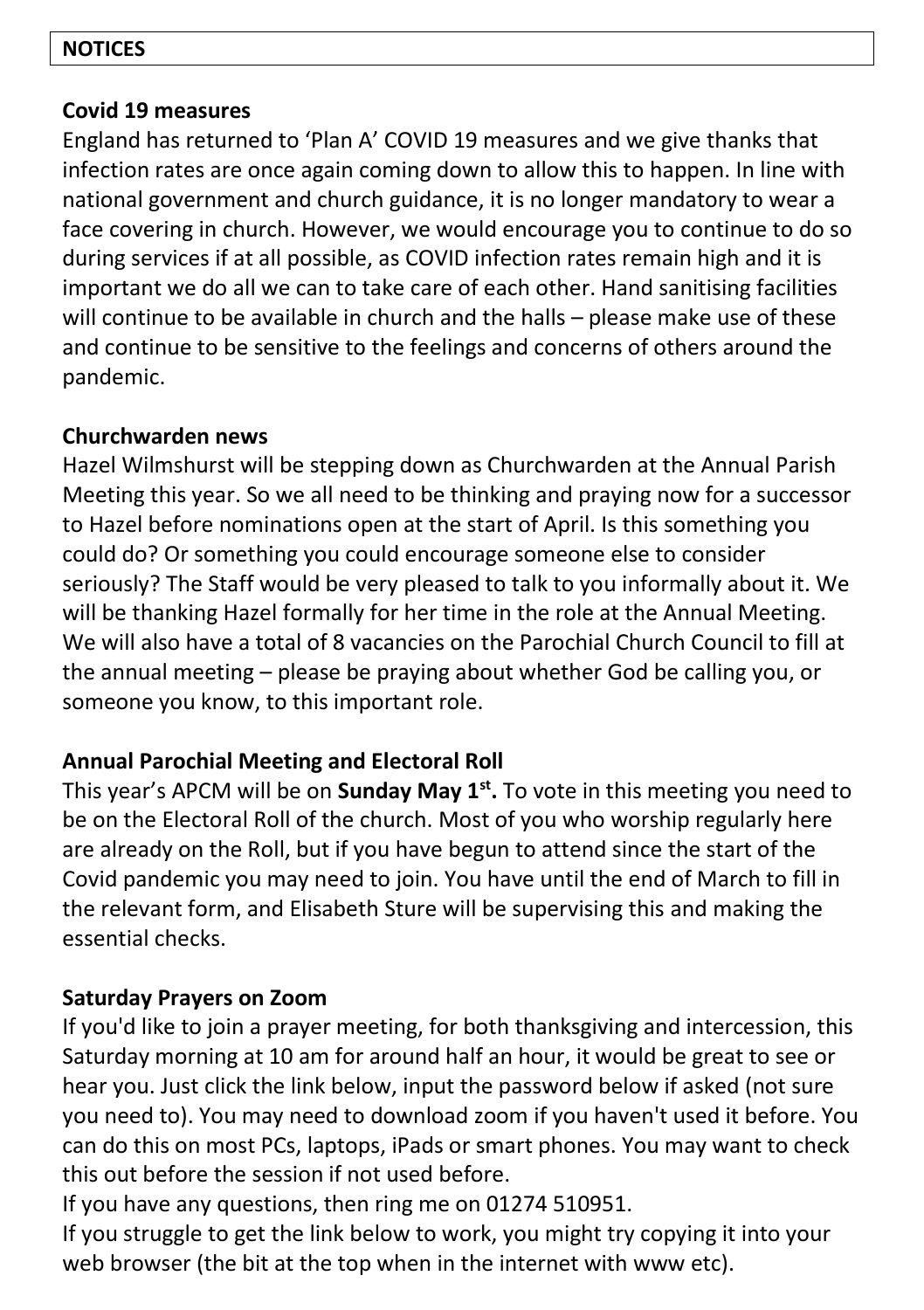Join Zoom Meeting: [https://us04web.zoom.us/j/79333358577?pwd=bqvhr3pVHWW5zkTtcZ\\_cWadE](https://us04web.zoom.us/j/79333358577?pwd=bqvhr3pVHWW5zkTtcZ_cWadE1G-m_e.1) [1G-m\\_e.1](https://us04web.zoom.us/j/79333358577?pwd=bqvhr3pVHWW5zkTtcZ_cWadE1G-m_e.1) Meeting ID: 793 3335 8577 Passcode: 00uhgN

#### **From Keith and Rowena Hodgson**

As many of you will already know, we have decided to move to be near our younger daughter and family. We shall be moving on 23rd February to 20 Island View, Shortwood Copse Lane, Basingstoke, Hants. RG23 7GU. Until a landline telephone is installed we can be contacted on 07484166064. We have enjoyed our time and involvement with the church and have made many friends over the years whom we shall be sorry to leave, but hope to stay in touch. Keith and Rowena.

## **Ash Wednesday 2nd March**

A Holy Communion service for all the Shipley churches will be held at St Paul's at 6.30pm to mark the beginning of Lent. (NB No service at St. Peter's).

#### **Lent Course**

We are planning a Lent Course which will take place on three Saturday mornings in Lent : March 5<sup>th</sup> (to coincide with Oasis), March  $19^{\text{th}}$  and April 9<sup>th</sup>. More details soon!

## **Who's Who**

The Who's Who is now available and copies are being kept in the safe to comply with GDPR regulations. If you would like one, please request one from a Warden. They cost £2.50. We regret we cannot send out copies by email.

#### **A New Prayer Zoom**

#### Starting **Wednesday 2 March 7pm:**

Shipley is going through a transformation: post Covid, £25 million Town Fund projects and much more. Every Wednesday night there will be a prayer zoom to come and pray for our town. It's weekly so that you know it's on but feel free to come fortnightly , monthly or occasionally. You don't need to pray out loud, silent prayers are welcome just as much! Please contact Rhona North on: [rhona.north@ntlworld.com](mailto:rhona.north@ntlworld.com) for the link. The link will be the same every week. The start will be 7pm and finished by 8pm. The first prayer meeting will be Wednesday 2 March. You will be very welcome.

## **Baptism and Confirmation**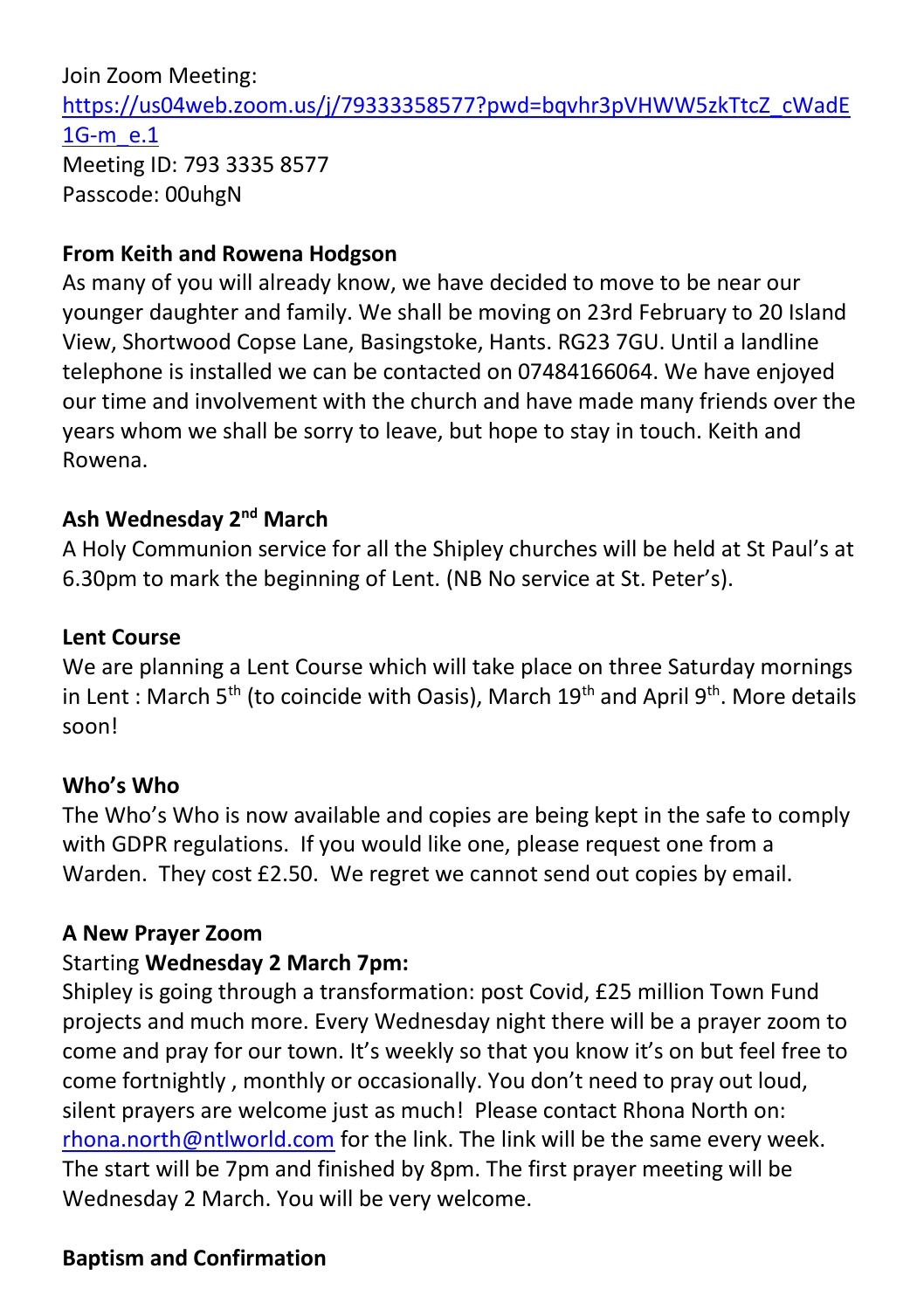Bishop Toby has agreed to come to our Evening Service on **Sunday 26th June** to confirm several candidates. These services haven't happened much during the pandemic, and if you are interested in being baptised or confirmed (or both) in this service please contact John to talk about preparation. Please save the date in your diary and plan to come and support our candidates.

# **Saltaire Primary Easter Visit**

On Tuesday 22nd March, we're going into Saltaire Primary to do Easter activities for all of year 3. The session will be roughly 2 hours long involving crafts and Holy Week stories that Rachel and Julia will be planning and leading together. It's still to be confirmed if this will be in the morning or the afternoon, as it's dependent on team numbers and we can decide which time. If you are interested in being involved in this outreach please let Rachel or Julia know before the end of February. These activities have not been possible during the pandemic but the school proactively remembered us and contacted Rachel which is encouraging! Please praying for the 22nd March visit and that we'll continue to have a good connection with the school through seasonal activities and weekly early intervention coaching alongside TLG. Thanks all!

# **Green Shipley Community Event**

Organised by Plastic Free Shipley and Kirkgate Centre, Wed 23 Feb, 1 to 3pm. Meet at Kirkgate Centre BD18 3EH for a half term litter pick round Shipley Town centre. Children please bring an adult! Pickers and equipment provided by Bradford Council though you can bring your own. Drinks and refreshments provided.

# **Eco Tip**

Do you have spare fabric and enjoy sewing? You could make a Mors reuable shopping bag to help others have a beautiful fabric bag and cut down on their plastic bag use. Bingley library is one drop off / collection place for free Mors bags. See mfwi.org.uk for further information! Have you an eco challenge or tip to share? Please email [gemmarichards15@hotmail.com](mailto:gemmarichards15@hotmail.com)

# **PRAYER REQUESTS**

Pray for those who are ill or have other needs, especially members of St. Peter's family: John and Barbara Arkley, Adele Attwood, Lis Bals, Jo Baxter, Maureen Bragg, Hazel Fawley, Glenys Gillow, Moira Gledhill, Joyce Greaves, Roy Harker, Lorna Hartley, Gina Hearne, Ian Hearne (Gina's son), Rowena and Keith Hodgson Pat Hornby, Barbara Lehane, Jeff Parkinson, Val Ross, Margaret Wilkinson and Joan Yeates.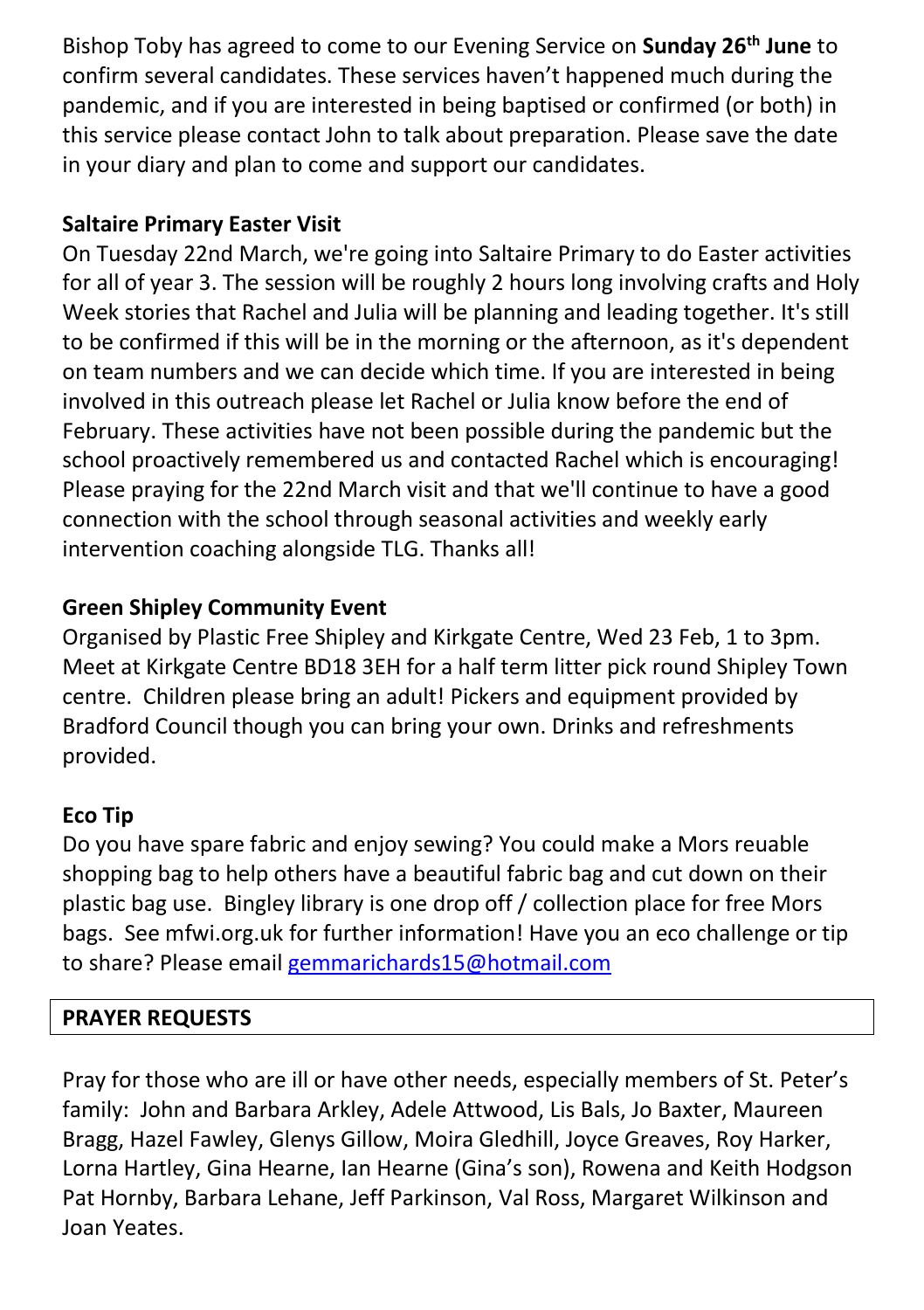## **Mission Partner News**

Give thanks for **Garry Ion's** visit to us last week. Garry received donations of £230 for the work he is currently doing with the Men in Sheds project in Penrith and Carlisle. Thank you to all who donated! Pray also for the congregations in East Africa where Garry used to work, many of which are growing despite the effects of political instability and corruption, and the effects of Covid.

**Sudan.** Pray for those responsible for the administrative work of the Province of Sudan and that building work on the Provincial Guest House can continue as planned so that it can become an asset and a source of income.

Pray for **St John and Eleanor Perry**. St John has begun work in the UK with the Diaspora Return Ministries branch of OMF, working with Malay and Indonesian nationals in this country. Pray that they may find more permanent accommodation in the UK, and for the active planning for their visit to us at the start of April.

In the Middle East, pray for **Chris and Nicole Howitz** and their sons, and for the Christian church in Oman.

We have no recent news from **Alice Shirengo**. Pray for her family and extended family, and the members of her congregation.

Please also pray for our local missions and charities, for more volunteers at the **JOY shops**, the work of **BEACON,** and the work of the **Zephaniah Trust**. For **Shipley Neighbours** and the **Bradford North Food Bank.**

## **A HELPING HAND**

We operate a Helping Hands Fund for any member of our congregation struggling financially. This is there to help with short term one- off needs. You can pick up a leaflet with more information from the welcome desk

or church office or contact Mandy Thorlby [\(mandythorlby@g](mailto:mandythorlby@)mail.com, or 07801 138180). If you'd like to donate to the Helping Hands Fund, please contact Andy Thorlby [thorlbya@yahoo.co.uk](mailto:thorlbya@yahoo.co.uk) or 01274 510951, or make a donation in the usual way into the church, clearly identified as "Helping Hands Fund".